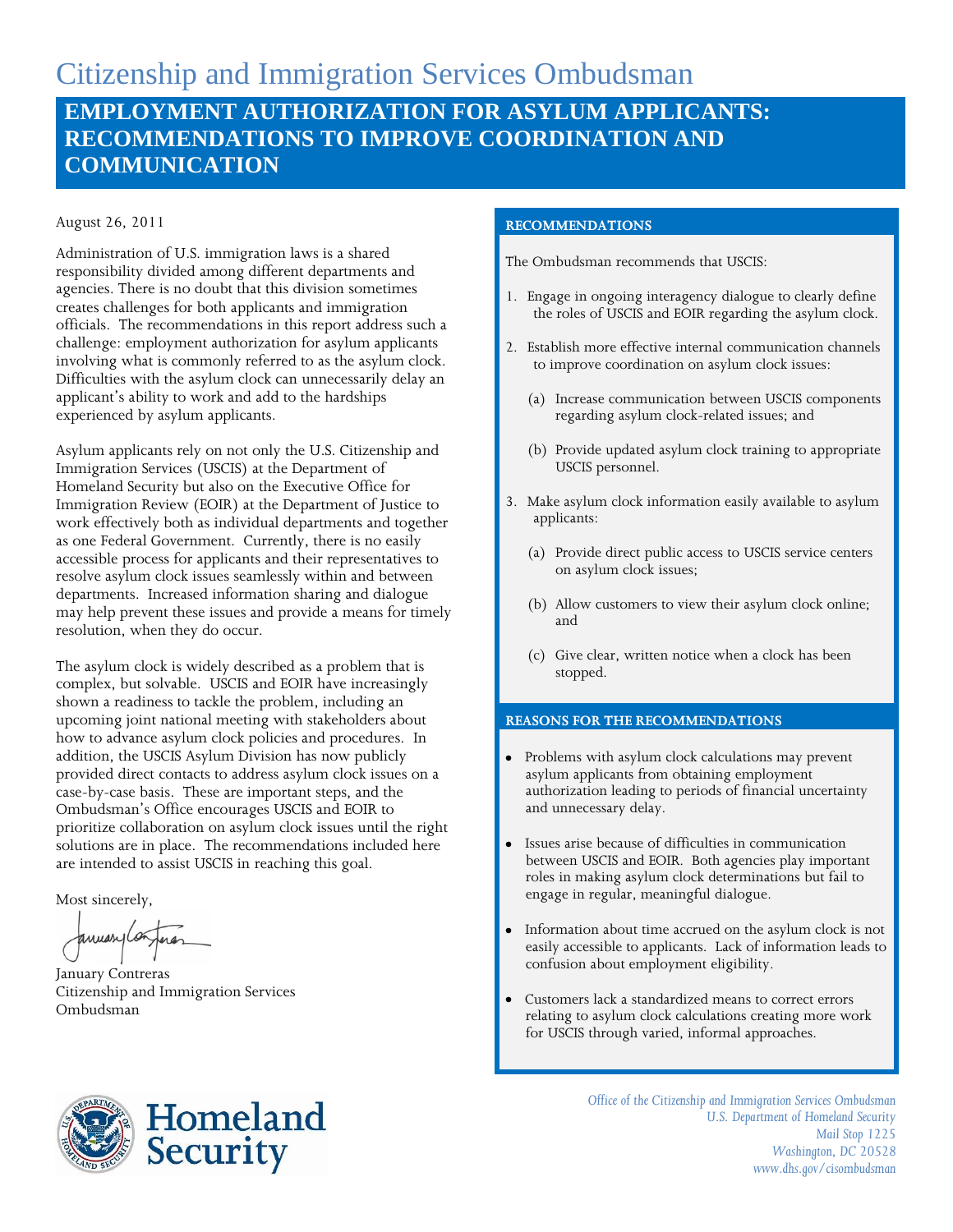# Citizenship and Immigration Services Ombudsman **EMPLOYMENT AUTHORIZATION FOR ASYLUM APPLICANTS: RECOMMENDATIONS TO IMPROVE COORDINATION AND COMMUNICATION**

### **August 26, 2011**

*The Citizenship and Immigration Services Ombudsman, established by the Homeland Security Act of 2002, provides independent analysis of problems encountered by individuals and employers interacting with U.S. Citizenship and Immigration Services, and proposes changes to mitigate those problems.* 

# **EXECUTIVE SUMMARY**

This study by the Office of the Citizenship and Immigration Services Ombudsman (Ombudsman's Office) reviews U.S. Citizenship and Immigration Services' (USCIS) handling of employment authorization for asylum applicants. An individual may qualify for asylum when he or she suffered past persecution or fears future persecution on account of race, religion, nationality, political opinion, and/or membership in a particular social -<br>group.<sup>1</sup>

An asylum applicant becomes eligible for employment authorization when USCIS or the Executive Office for Immigration Review (EOIR) does not timely adjudicate an asylum application within 180 days, and the delay is not the fault of the asylum applicant.<sup>2</sup> The calculation of this 180 day period is referred to as the asylum clock.

Over the past year, the Ombudsman's Office has received reports that many asylum applicants are experiencing difficulties related to the asylum clock. Stakeholders and USCIS personnel attribute many of these difficulties to a lack of interagency information sharing and other communication problems involving USCIS and the Immigration Courts.<sup>3</sup> Stakeholders also report an apparent lack of internal communication between the USCIS Asylum Division and USCIS service centers. The problem is compounded by the fact that USCIS does not solely control the asylum clock when an asylum case is pending before EOIR. In addition, asylum applicants and their representatives have expressed frustration at the scarcity of public information about how the asylum clock functions and the lack of options available to promptly and effectively resolve asylum clock problems. Many asylum applicants are unable to support themselves and their families without employment authorization.

# **The Ombudsman's Office makes the following recommendations to USCIS in order to improve the transparency, timeliness, and effectiveness of asylum-based employment authorization adjudication and processing:**

- **1. Engage in ongoing interagency dialogue to clearly define the roles of USCIS and EOIR regarding the asylum clock.**
- **2. Establish more effective internal communication channels to improve coordination on asylum clock issues:**
	- **(a) Increase communication between USCIS components regarding asylum clock-related issues; and**
	- **(b) Provide updated asylum clock training to appropriate USCIS personnel.**
- **3. Make asylum clock information easily available to asylum applicants:**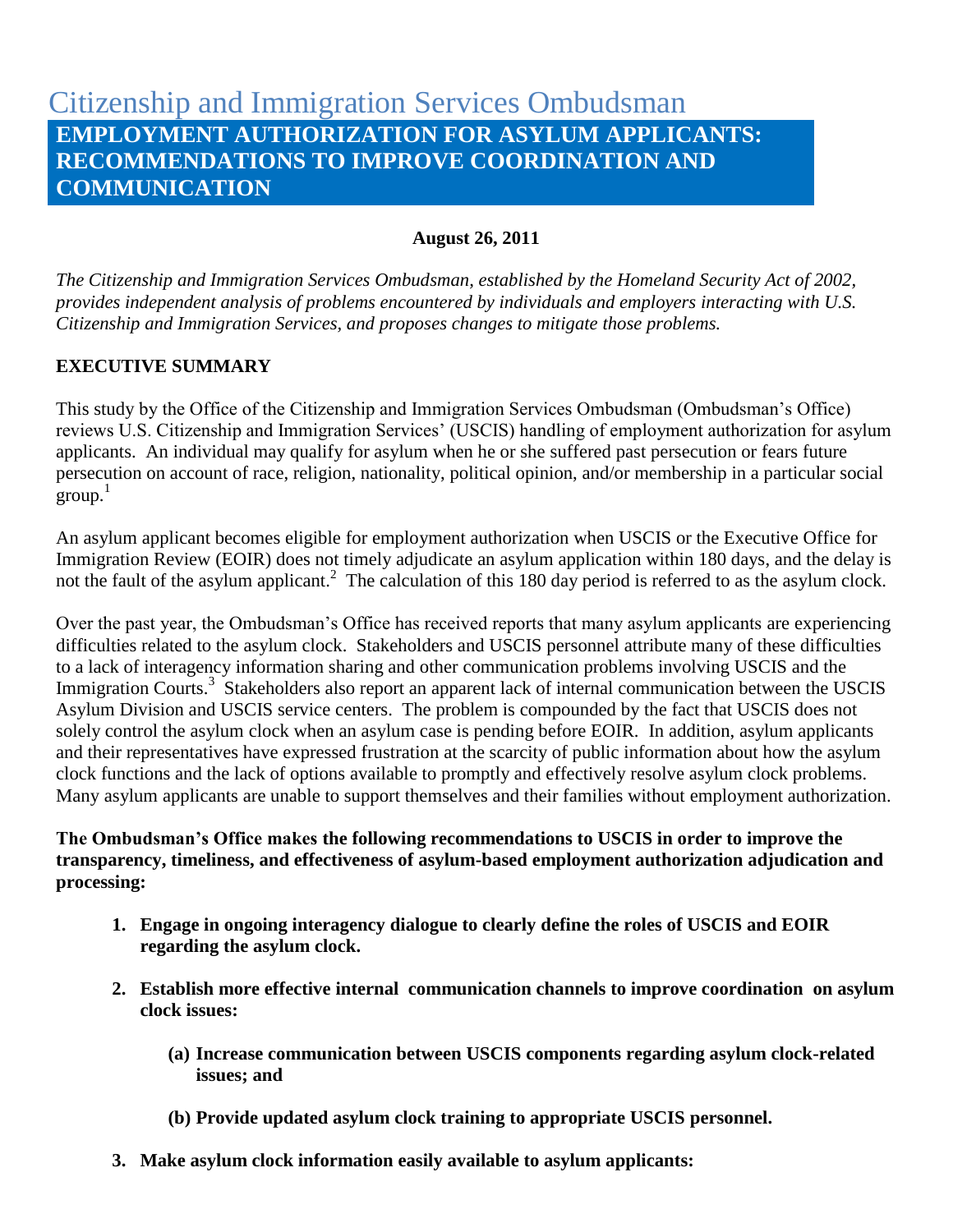- **(a) Provide direct public access to USCIS service centers on asylum clock issues;**
- **(b) Allow customers to view their asylum clock online; and**
- **(c) Give clear, written notice when a clock has been stopped.**

# **BACKGROUND**

To be eligible for asylum, an applicant must have suffered past persecution or fear future persecution on account of race, religion, nationality, political opinion, and/or membership in a particular social group.<sup>4</sup> Generally, asylum applications are statutorily required to be adjudicated within 180 days of filing.<sup>5</sup> If an application is not adjudicated within that timeframe, an asylum applicant may seek employment authorization. USCIS will accept an application for employment authorization 150 days after receipt of the asylum application. However, consistent with the statute, USCIS will not grant employment authorization prior to 180 days from the date an asylum application was filed. 6 The running calculation of this 180 day period is referred to as the asylum clock.

In addition to providing a clear timeframe for the adjudication of asylum applications, the governing statute also requires that delays by the Federal Government do not penalize the asylum applicant who is seeking employment authorization. Ensuring that a delay is correctly identified as attributable either to the applicant or to the Federal Government is critical.<sup>7</sup> Problems occur when delays are incorrectly attributed to the asylum applicant in circumstances that are actually caused by EOIR or USCIS. Additionally, when a delay that was caused by or requested by the applicant comes to an end, there is no easy way for the applicant to work with the Federal Government to restart the clock.

**Methodology.** In conducting this study, the Ombudsman's Office met with USCIS and EOIR officials within headquarters and in the field to discuss process, responsibilities, and current data sharing arrangements and technologies. The Ombudsman's Office also considered stakeholder feedback and the issues they most often identified as concerning. In addition, the Ombudsman's Office reviewed case assistance requests relating to asylum clock matters and worked with USCIS to resolve these cases.

**Legal Framework.** By statute and regulation, USCIS is authorized to receive and adjudicate employment authorization applications.<sup>8</sup> Currently, control of the asylum clock depends on who has jurisdiction over the asylum application. While a case is being adjudicated by the Asylum Division, USCIS controls the asylum clock. If an Asylum Officer refers a case to EOIR, jurisdiction transfers from the Asylum Division to EOIR. EOIR then assumes responsibility for the asylum clock.<sup>9</sup>

Regulations state that when USCIS or EOIR fails to adjudicate an asylum application within 180 days, an individual may receive employment authorization.<sup>10</sup> Applicant-caused delay stops the asylum clock and does not count towards the accrual of the  $180 \text{ days}$ .<sup>11</sup>

To apply for permission to work, an asylum applicant files Form I-765, Application for Employment Authorization.<sup>12</sup> Immigration Services Officers (ISOs) at USCIS service centers adjudicate employment authorization requests by reviewing asylum clock information located in various USCIS and EOIR databases. USCIS and EOIR maintain separate calculations of an individual's asylum clock accrual time, which can lead to difficulty in Employment Authorization Document (EAD) adjudications when there are discrepancies.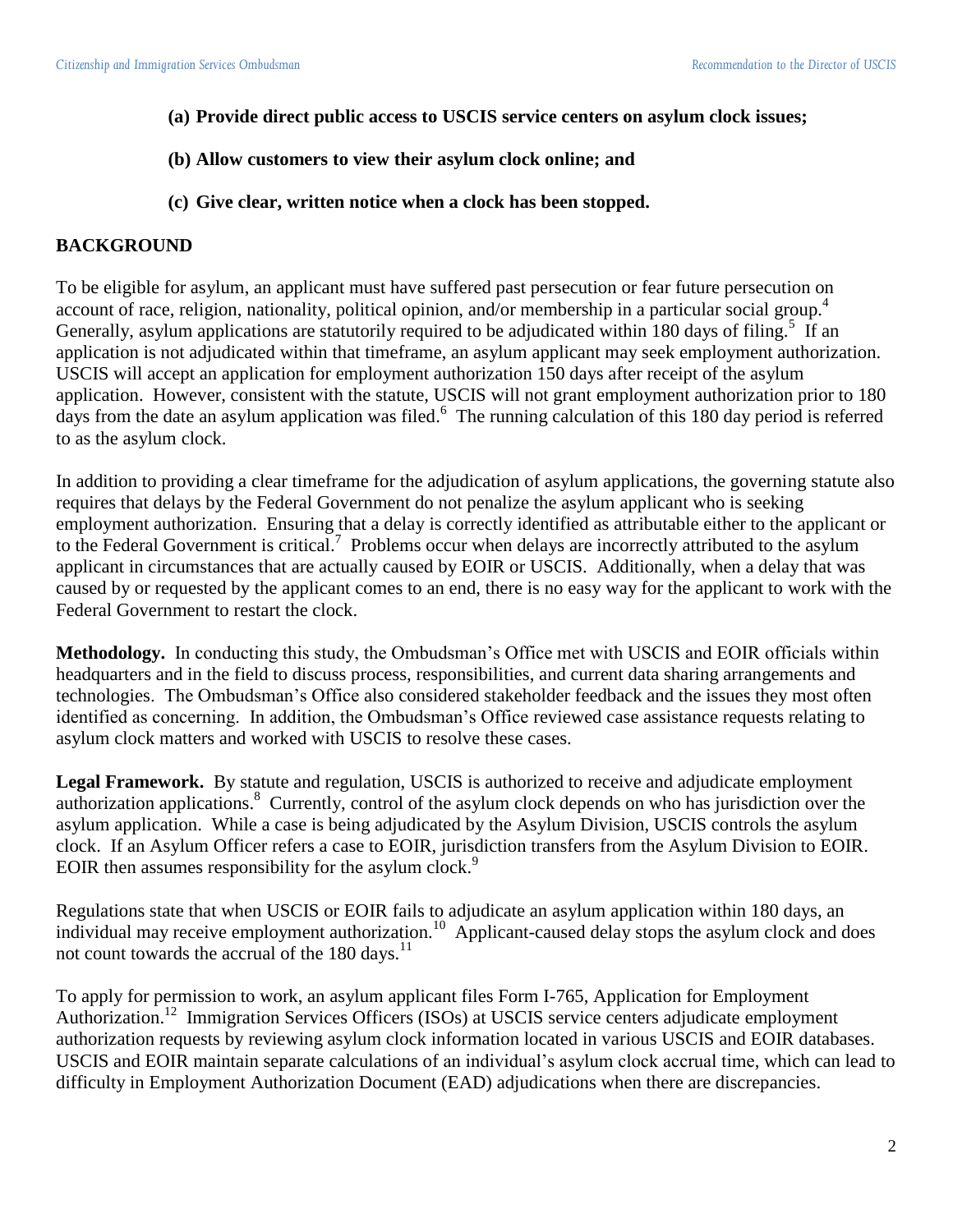**Stakeholder Concerns and Impact on Asylum Applicants**. Stakeholders report that difficulties with the asylum clock occur throughout the process of seeking asylum – when an application is before USCIS and when an application is before EOIR. For example, a stakeholder reported to the Ombudsman's Office that an applicant filed for asylum. After 129 days accrued on the asylum clock, the Asylum Division referred the case to EOIR. Once 150 days had accrued, the applicant filed an EAD application. USCIS denied the EAD application stating that EOIR had stopped the asylum clock at 129 days. A review of EOIR's public case tracking system revealed that the asylum clock had never been stopped by EOIR, and USCIS' determination was in error.

In other instances, stakeholders note that an asylum clock may be erroneously stopped by EOIR for reasons other than applicant-caused delay. For example, one stakeholder reported that the asylum clock was stopped when U.S. Immigration and Customs Enforcement counsel requested a continuance of the case. In another example, the asylum clock was permanently stopped due to EOIR's clerical error. Frequently, these errors are discovered only when asylum applicants submit their employment authorization applications to USCIS and receive a denial.

Asylum clock errors often prohibit asylum applicants from obtaining employment authorization, leading to periods of financial uncertainty and unnecessary hardship.<sup>13</sup> Unable to work, many applicants are left without access to the financial resources necessary to support themselves in the United States.

**Process for Correcting Errors.** Asylum applicants are often unable to acquire current, accurate information from USCIS about the amount of time accrued on their asylum clock. Generally, asylum applicants are directed to contact the USCIS National Customer Service Center toll free number to access information about their case, including information regarding the asylum clock. However, customer service personnel do not always have the training required to access and analyze information relating to the asylum clock.

Recently, the Asylum Division moved to improve customer service by providing direct customer access to Asylum Division personnel for individual case assistance relating to asylum clock matters.<sup>14</sup> In response to a customer inquiry regarding an asylum clock issue, asylum office personnel will review the A-file and asylum clock information to determine how long the clock has been running, why the asylum clock was stopped, and the earliest possible date the applicant may apply for work authorization.<sup>15</sup> If an error in the asylum clock calculation is detected, asylum office personnel may elevate matters to Asylum Division Headquarters where the error can be corrected in the Asylum Division's case management system.<sup>16</sup> This direct access to Asylum Division personnel is an important resource for applicants. Yet while USCIS and stakeholders report that Asylum Division Headquarters works to address most clock-related issues, no standard procedure exists, and resolution in a timely manner is not guaranteed.

EOIR also provides various avenues to resolve an asylum clock issue, but the process differs from court to court. EOIR provides a phone number where individuals with a pending asylum application before the Immigration Court may access general case information, including how many days have accrued. An applicant may submit a request to the court administrator or file a motion to restart the asylum clock. However, there is no single, standardized EOIR process for restarting the asylum clock. Stakeholders often lack the information necessary to correct clock errors or restart the clock following an applicant requested/caused delay.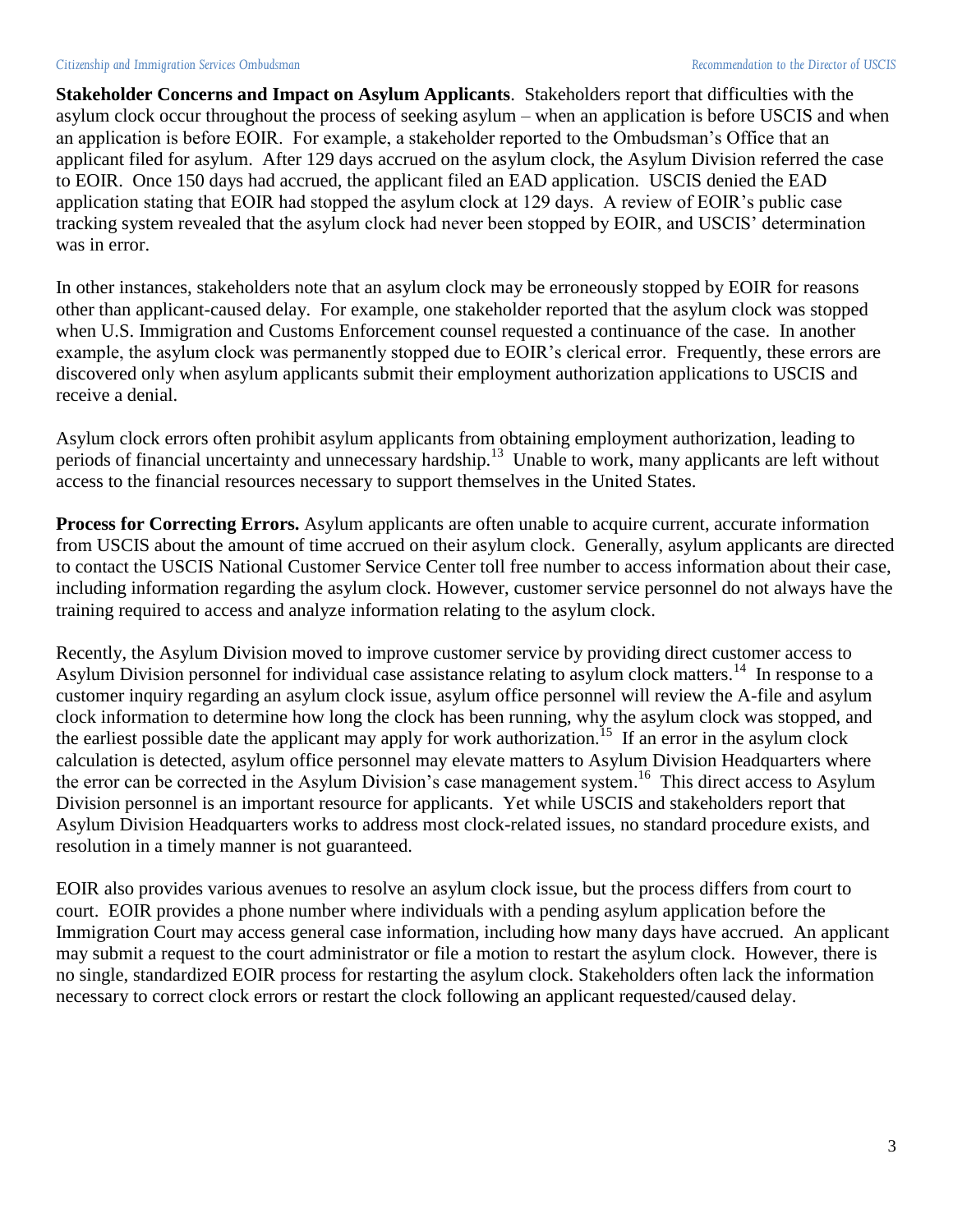# **RECOMMENDATIONS & ANALYSIS**

The Ombudsman's Office makes the following recommendations:

# **1. Engage in ongoing interagency dialogue to clearly define the roles of USCIS and EOIR regarding the asylum clock.**

Regular meetings would provide an opportunity for USCIS and EOIR to: clearly define their respective roles; discuss information access; formulate solutions to problems that are encountered by USCIS personnel adjudicating employment requests; and identify deficiencies in the current methods for collecting, verifying, and transmitting asylum clock information. Furthermore, any local operational concerns that affect asylum clock calculations can be identified and evaluated efficiently through direct discussions between USCIS and EOIR.

Joint operational and policy meetings should include appropriate representation from USCIS and EOIR including the Service Center Operations Directorate, service center points of contact, Asylum Division Headquarters, asylum office points of contact, and equivalent EOIR Headquarters and operational personnel. Since USCIS adjudicates all employment authorization applications, it may be best situated to take the lead in managing these meetings and tracking milestones to ensure that outcomes are achieved.

Additionally, as joint operational meetings occur between USCIS and EOIR, the two agencies need to engage in continued dialogue with stakeholders and frontline staff who can provide valuable information on the effectiveness of changes implemented through these meetings.

Below, the Ombudsman's Office highlights potential areas of discussion to develop long-term solutions.

#### *a. Memorandum of Agreement*

A Memorandum of Agreement to establish a workable operational framework would enable the agencies to meet their obligations under the regulations, and fulfill the needs of asylum applicants. In the memorandum, the two agencies could address issues such as data sharing, standard procedures, and interagency communication.

# *b. Regulatory Review and Policy Guidance*

USCIS and EOIR should ascertain whether current regulations adequately address public concerns and support agency requirements. When reviewing the regulations, USCIS and EOIR should consider whether they should more fully articulate the boundaries of USCIS' role in the adjudication of asylum-based employment authorization and the extent of USCIS' authority to make asylum clock determinations for cases before EOIR. Since the current regulatory scheme provides little guidance, regulations could provide a more expansive and meaningful definition of applicant-caused delay. In addition, a regulatory presumption that an applicant is eligible for employment authorization once: 1) 180 days have elapsed since the time of filing; and, 2) EOIR has not affirmatively indicated that there was applicant-caused delay would eliminate many of the problems caused by discrepancies between asylum clock information contained in USCIS and EOIR systems.

Alternatively, while reviewing the pertinent regulations and drafting proposed updates, USCIS could issue revised policy guidance to officers in the field that: 1) includes EOIR input regarding the handling of employment authorization applications filed by individuals with asylum cases pending before the Immigration Courts; and, 2) provides clarification to ISOs on the asylum clock, such as what constitutes applicant-caused delay.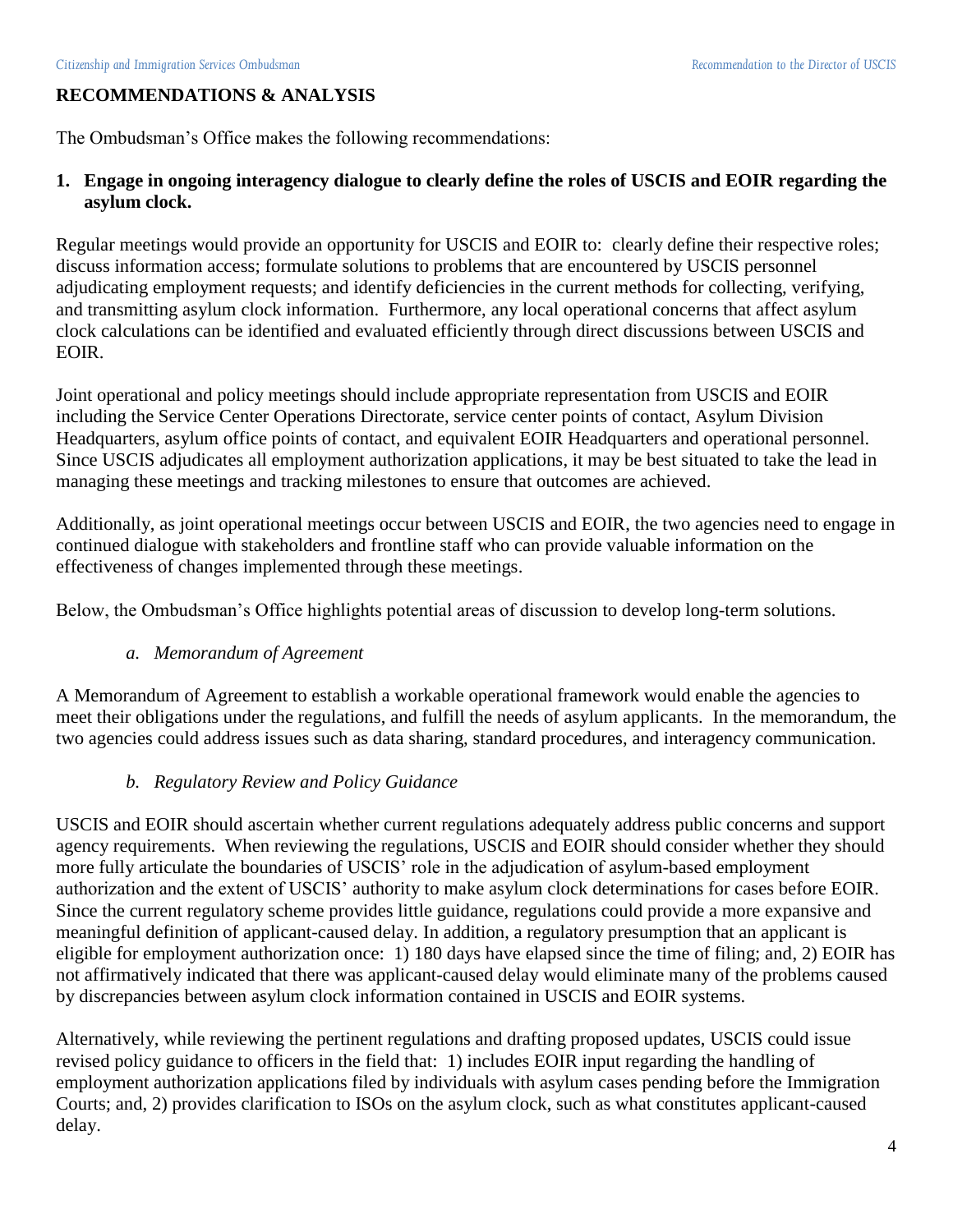#### *c. Data Sharing*

A joint effort focused on how to maximize the potential for automated, interoperable data sharing is important to resolving asylum clock issues. USCIS and EOIR should examine the information shared between the two agencies and decide whether enough data is transmitted from EOIR to USCIS to enable ISOs to determine whether the asylum clock has accrued 180 days; and, if it has not, to determine when and why it stopped. Although certain data is made available by EOIR at this time, it would benefit both agencies to explore expanding data sharing. USCIS and EOIR should also: 1) review the accuracy of shared data; and, 2) resolve any connectivity and electronic information systems issues that may inhibit the rapid exchange of accurate, upto-date information.

Through the type of discussions outlined above, USCIS and EOIR could determine the best solutions for providing asylum applicants with meaningful guidance and additional clarity on how asylum-based employment authorization applications are adjudicated.

#### **2. Establish more effective internal communication channels to improve coordination on asylum clock issues:**

# **(a) Increase communication between USCIS components regarding asylum clock-related issues; and**

Regular communication among all of the asylum offices, Asylum Division Headquarters, the Service Center Operations Directorate, and each service center is a key factor in identifying and effectively resolving asylum clock issues. The Ombudsman's Office recommends that USCIS establish regular lines of internal communication for identifying and addressing asylum clock issues and related concerns.

# **(b) Provide updated asylum clock training to appropriate USCIS personnel.**

In order to assist stakeholders in quickly and efficiently resolving asylum clock issues, USCIS employees must have appropriate training on the statutes, regulations, and policies affecting asylum clock calculations. In addition, these employees must be familiar with common asylum clock issues.

At each asylum office, USCIS should provide designated personnel with sufficient training on employment authorization and the asylum clock in order to assist customers who are experiencing asylum clock difficulties. The asylum office could then provide guidance to the public on issues that arise in connection with the asylum clock.

At each service center, designated personnel should undergo training regarding asylum clock calculations, in order to better understand stoppages and quickly identify issues. USCIS could consider establishing a dedicated unit of ISOs at each service center for adjudicating asylum-based employment authorization applications.

USCIS should also provide appropriate training to personnel at the National Customer Service Center. Customer service representatives would then be able to provide individuals with asylum clock information.

# **3. Make asylum clock information easily available to asylum applicants:**

Access to information would alert a customer of any potential problems enabling them to take corrective action and seek prompt and effective resolution through appropriate channels. USCIS does not currently provide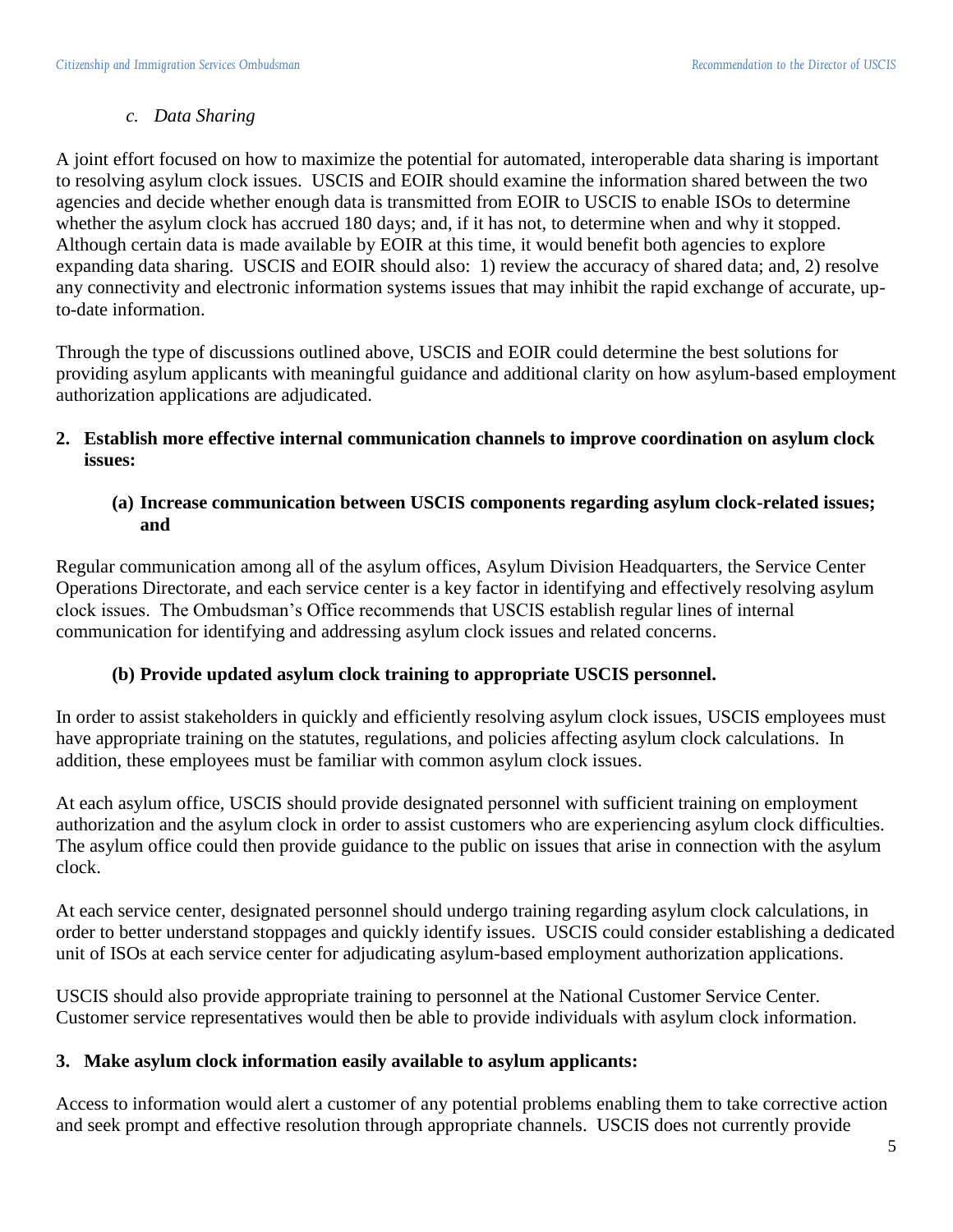customers with any mechanism to acquire accurate information about the amount of time accrued on their asylum clocks. $17$ 

#### **(a) Provide direct public access to service centers on asylum clock issues;**

The Asylum Division has taken important steps in opening communication channels by providing direct access to its personnel on asylum clock matters.<sup>18</sup> Similarly, each service center and the Service Center Operations Directorate should provide direct access for assistance with asylum-based employment authorization matters.

#### **(b) Allow customers to view their asylum clock online; and**

With USCIS' Transformation under way, USCIS has a unique opportunity to provide asylum applicants with the tools necessary to track their asylum clocks. As Transformation continues, USCIS could consider integrating an online option to view an applicant's asylum clock through a customer's account.

#### **(c) Give clear, written notice when a clock has been stopped.**

When an asylum office refers a case to the Immigration Court, language in its Referral Notice clearly indicates the reason why an asylum clock was stopped, the number of days accrued prior to the stop, and the expected action that would restart the clock: :

"…The earliest possible date you are eligible to apply for employment authorization is **[Insert date in PROJECTED 150-DAY DATE]**. Your failure to appear at a scheduled appointment will extend the period of time you must wait before you may apply for employment authorization by the number of days between the missed appointment and your appearance…"<sup>19</sup>

USCIS should expand this practice of providing asylum applicants with clear notice regarding the status of their asylum clock, and include similar language on receipt notices, other notices, decisions, and notifications of missed appointments. By revising USCIS templates to include asylum clock information on its communication with asylum applicants, USCIS will better serve applicants seeking employment authorization. Providing clear information about the asylum clock may prevent applicants from filing premature requests for EADs and will enable applicants to proactively correct errors.

#### **Conclusion**

The asylum clock presents challenges for asylum applicants, advocates, USCIS, and EOIR. While steps have recently been initiated to more promptly resolve issues, many of the challenges can be attributed to a lack of communication and coordination among the agencies responsible for monitoring the asylum clock and a lack of standardization of the procedures used to calculate asylum-based employment authorization eligibility. These recommendations seek to improve asylum-based employment authorization adjudications while helping USCIS achieve a fair, efficient process.

l

 $1$  INA § 101(a)(42)(2009).

<sup>2</sup> INA § 208(d)(2)(2009); 8 CFR § 208.7(a)(2011); 8 CFR § 1208.7(a)(2011); 8 CFR § 274a.12(c)(8)(2011).

<sup>&</sup>lt;sup>3</sup> Immigration Courts and the Board of Immigration Appeals are located with the U.S. Department of Justice's Executive Office for Immigration Review.

<sup>4</sup> *Supra n. 1.*

<sup>5</sup> *Supra n. 2.*

 $<sup>6</sup>$  *Id.* These provisions only apply to applicants filing for asylum after January 4, 1995.</sup>